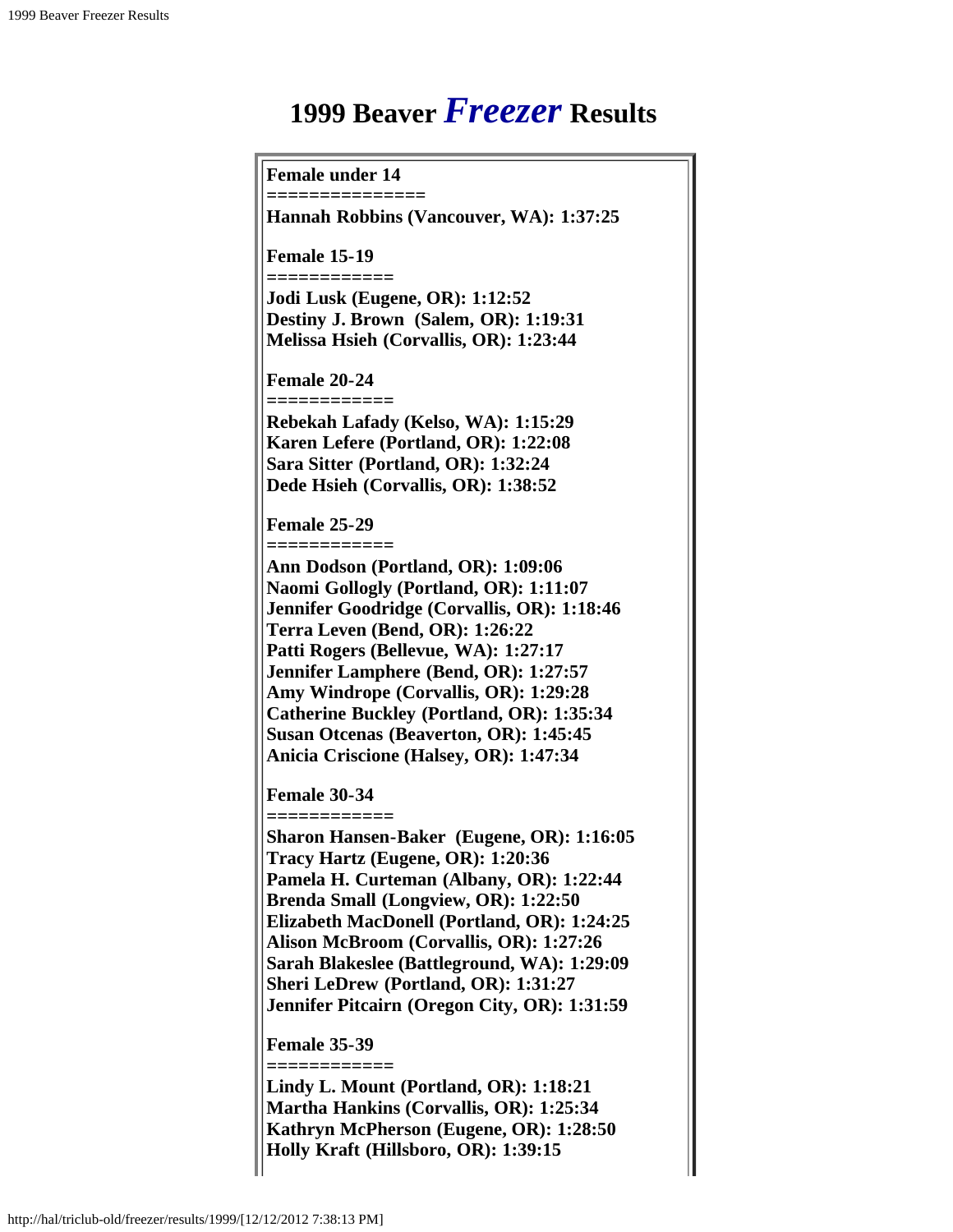## **Lynee Pestka (Aloha, OR): 1:43:59 Female 45-49 ============ Gloria Califf (Camas, WA): 1:12:15 (new record) Andrea Carlon (Gresham, OR): 1:29:09 Peggy Holstedt (Salem, OR): 1:30:58 Susan C. Collins (Portland, OR): 1:31:16 Karen Lewis (Portland, OR): 1:32:07 Rita Lawless (Longview, WA): 1:39:46 Jan Reese (Wilsonville, OR): 1:39:51 Bee Jai Repp (Salem, OR): 1:41:27 Robilyn Robbins (Vancouver, WA): 2:05:13 Female 50-59 ============ Gayle Evensen (Philomath, OR): 1:26:37 Becky Garrett (Corvallis, OR): 1:28:03 Sally Stafford (Corvallis, OR): 1:28:46 Peggie Hodge (Sandy, OR): 1:32:16 Cartherine Alden (Albany, OR): 1:33:57 Female over 70 ============== Raye Johnson (Bend, OR): 2:14:08 Male 15-19 ========== Barry Wicks (Corvallis, OR): 1:02:22 Perry Scanlon (Corvallis, OR): 1:04:44 Derek Gilbert (Corvallis, OR): 1:14:56 Nick Alden (Albany, OR): 1:18:43 Isaac Moyan (OR Woodburn): 1:21:25 Daniel Blankenship (Lebanon, OR): 1:27:38 Male 20-24 ========== Brook Garder (Corvallis, OR): 1:04:51 Ted Chaplain (Portland, OR): 1:10:59 Eric MacKender (Corvallis, OR): 1:16:57 Todd Ellingson (Portland, OR): 1:17:24 Alex Ragan (Portland, OR): 1:22:18 Joshua Hanselman (Beaverton, OR): 1:29:32 Male 25-29 ========== Jaren Wilson (Hillsboro, OR): 1:00:23 Rob Kennell (Kennewick, WA): 1:11:37 Chad Childears (Spokane, WA): 1:13:32 Craig Metzger (Springfield, OR): 1:17:08 Keith Janks (Hillsboro, OR): 1:18:34**

**Christopher Deardorff (Portland, OR): 1:22:31**

**Stewart Mones (Eugene, OR): 1:25:44**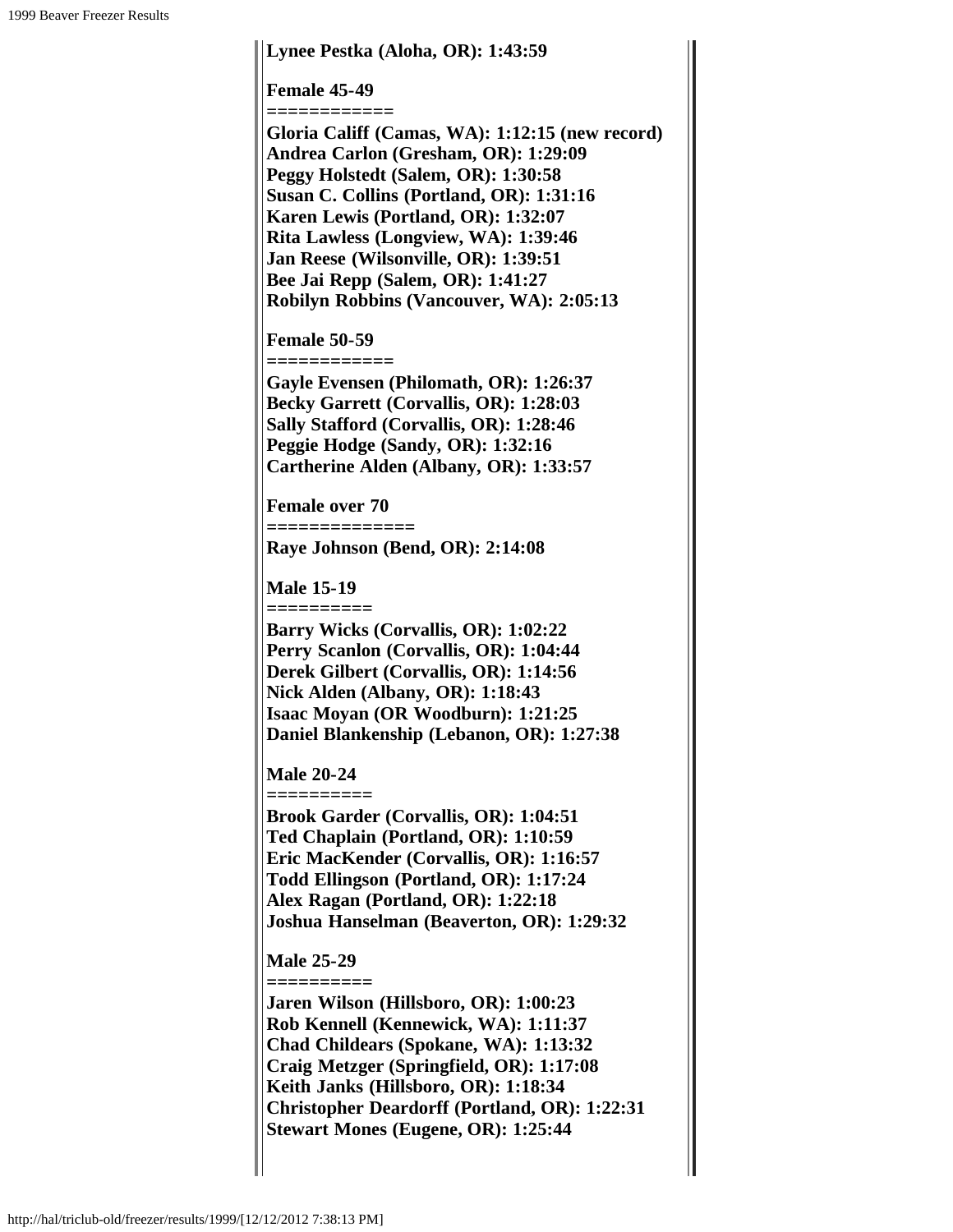### **Male 30-34**

**========== Lee O'Conner (Portland, OR): 57:02 Steffan Brocks (Portland, OR): 1:00:22 Hiro Hikoi (Corvallis, OR): 1:01:22 Masayoshi Migita (Corvallis, OR): 1:09:21 Vince Wilson (Battleground, WA): 1:09:25 Ron Coomes (Salem, OR): 1:11:22 Rod Bacon (Kennewick, WA): 1:11:39 Chad Goffin (Keizer, OR): 1:23:15 Michael Henriques (Corvallis, OR): 1:24:41 Richard McDonald (Salem, OR): 1:34:24**

#### **Male 35-39**

**========== Bobo Anderson (Sunriver, OR): 57:30 (new record) Glenn Keiper (Eugene, OR): 1:03:25 David Bateham (Eugene, OR): 1:07:17 Wim Colgate (Issaquah, WA): 1:08:54 Mel Long (Milwaukie, OR): 1:09:30 Tim Nord (Junction City, OR): 1:09:50 Gordy Hannigan-Luther (Corvallis, OR): 1:13:58 Roger Nyquist (Albany, OR): 1:15:48 Steve Noll (Cottage Grove, OR): 1:16:41 Jeff Bemrose (Dallas, OR): 1:21:39 David Hughes (Kennewick, WA): 1:23:45 Rod Ilg (Portland, OR): 1:25:01 David G. Lenhart (Tualatin, OR): 1:34:16**

#### **Male 40-44**

**==========**

**Jeff Storie (Corvallis, OR): 1:00:48 Richard Earle (Salem, OR): 1:02:22 Robert Sheasby (Eugene, OR): 1:02:35 Greg Downing (Corvallis, OR): 1:04:57 John Powell (Corvallis, OR): 1:07:49 Chip Greendale (Oregon City, OR): 1:10:08 Robert Larsen (Longview, WA): 1:12:50 Joe Ruwitch (Canby, OR): 1:13:43 Gary Straw (Longview, WA): 1:17:20 Jeff Pestka (Aloha, OR): 1:20:16 David O'Kain (Corvallis OR): 1:20:16 Jim Emery (West Linn, OR): 1:28:44 James Call (Roseburg, OR): 1:39:16**

#### **Male 45-49 ==========**

**Patrick Erwert (Bend, OR): 1:09:42 Mike Dirksen (Cottage Grove, OR): 1:10:31 John C. Collins (Portland, OR): 1:12:18 John Lawless (Longview, WA): 1:39:47**

**Male 50-59**

**==========**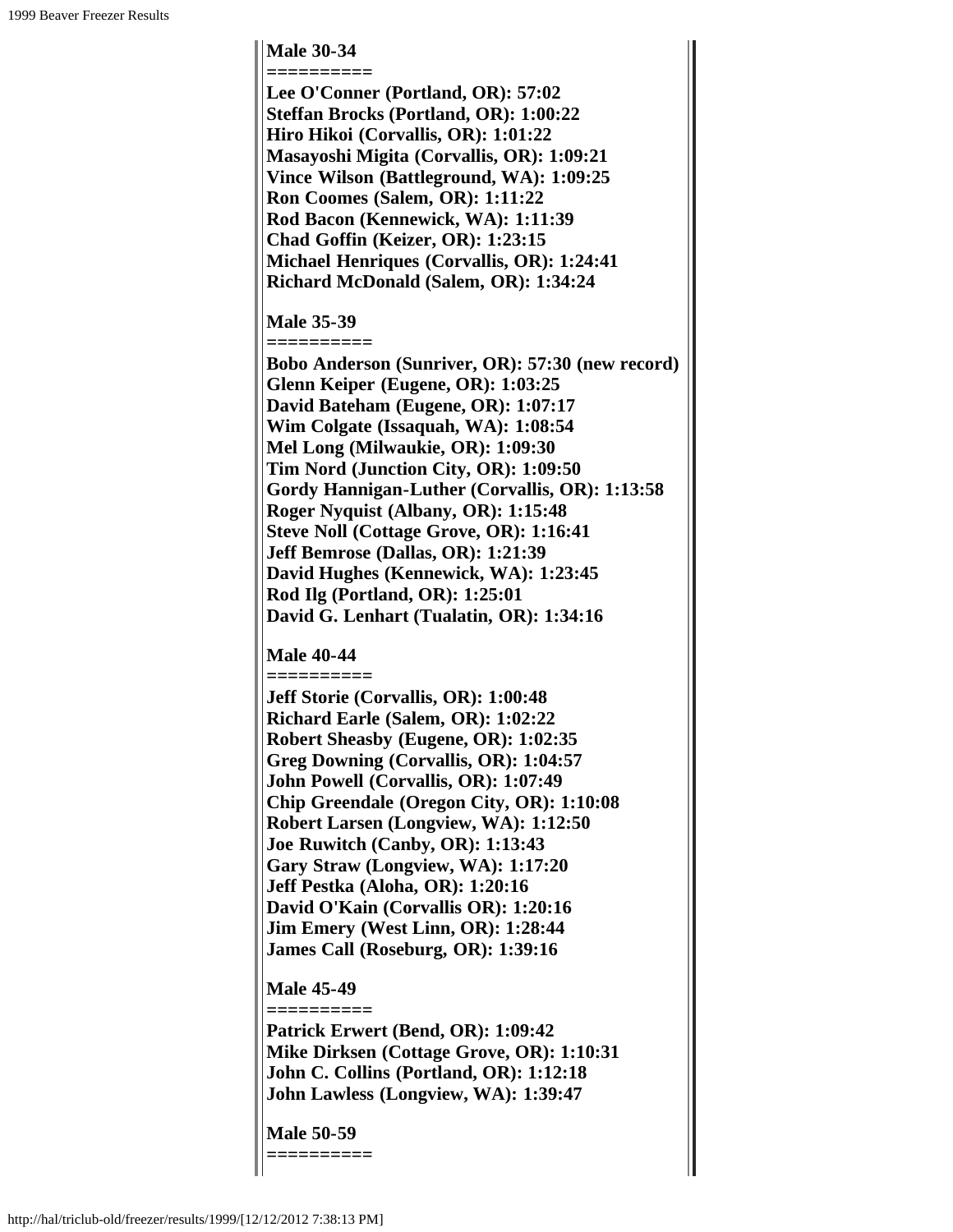**Even Evensen (Philomath, OR): 1:03:41 Kirk Rose (Lebanon, OR): 1:12:50 Dan Fontanini (Salem, OR): 1:17:49 Joe Leppert (Longview, WA): 1:18:59 Fred Robbins (Vancouver, WA): 1:20:20 John Spence (Salem, OR): 1:22:21 Robert Joerger (Salem, OR): 1:23:32 Bill Alden (Albany, OR): 1:24:54 Henry Stanko (Lebanon, OR): 1:30:05 Dr. Jay C. Goldstein (Portland OR): 1:32:20 Don Lenhart (Springfield, OR): 1:37:18 Randy Wilson (Oregon City, OR): 1:53:17 Male 60-69 ========== Jim McDonald (Silverton, OR): 1:46:15 Female Mt. Bike =============== Zuzana Vejlupkov (Corvallis, OR): 1:19:08 Sandra Uesugi (Corvallis, OR): 1:21:53 Sharon Stults (Eugene, OR): 1:22:47 Amanda Stanko (Lebanon, OR): 1:27:00 Laura Culberson (Philomath, OR): 1:27:43 Julie Lewis (Corvallis, OR): 1:28:29 Amy Imwalle (Corvallis, OR): 1:28:59 Jennifer Hsieh (Corvallis, OR): 1:33:32 Julie Bryan (Hillsboro, OR): 1:34:35 Margaret Chiu (Hillsboro, OR): 1:34:38 Becky Harmon (Salem, OR): 1:35:07 Kyla Bond (Corvallis, OR): 1:35:50 Vicki Hamp (Salem, OR): 1:39:04 Megan Craig Marie (Beaverton, OR): 1:41:22 Leslie Galloway (Corvallis, OR): 1:49:07 Patty Bloudek (Portland, OR): 1:50:18 Barbara Hoiland (Salem, OR): 1:53:53 Betty Malone (Philomath, OR): 1:55:44 Male Mt. Bike ============= Rob Loper (Albany, OR): 1:13:45 Dave Coons (Longview, WA): 1:16:00 Eric Sorenson (Corvallis, OR): 1:17:21 Mark R. Lavery (Corvallis, OR): 1:18:14**

**Peter Caster (Corvallis, OR): 1:18:33 Vince Gonor (Corvallis, OR): 1:20:07 Jeff McEnroe (Corvallis, OR): 1:20:34 Jeremy Field (Corvallis, OR): 1:20:44 Rob Williams (Philomath, OR): 1:20:46 David Krassner (Corvallis, OR): 1:20:54 Matt Moquin (Monmouth, OR): 1:21:01 Lee Martin (Corvallis, OR): 1:24:29 Rudy Miniutti (Kelso, WA): 1:24:30 Craig Olbrich (Corvallis, OR): 1:25:29**